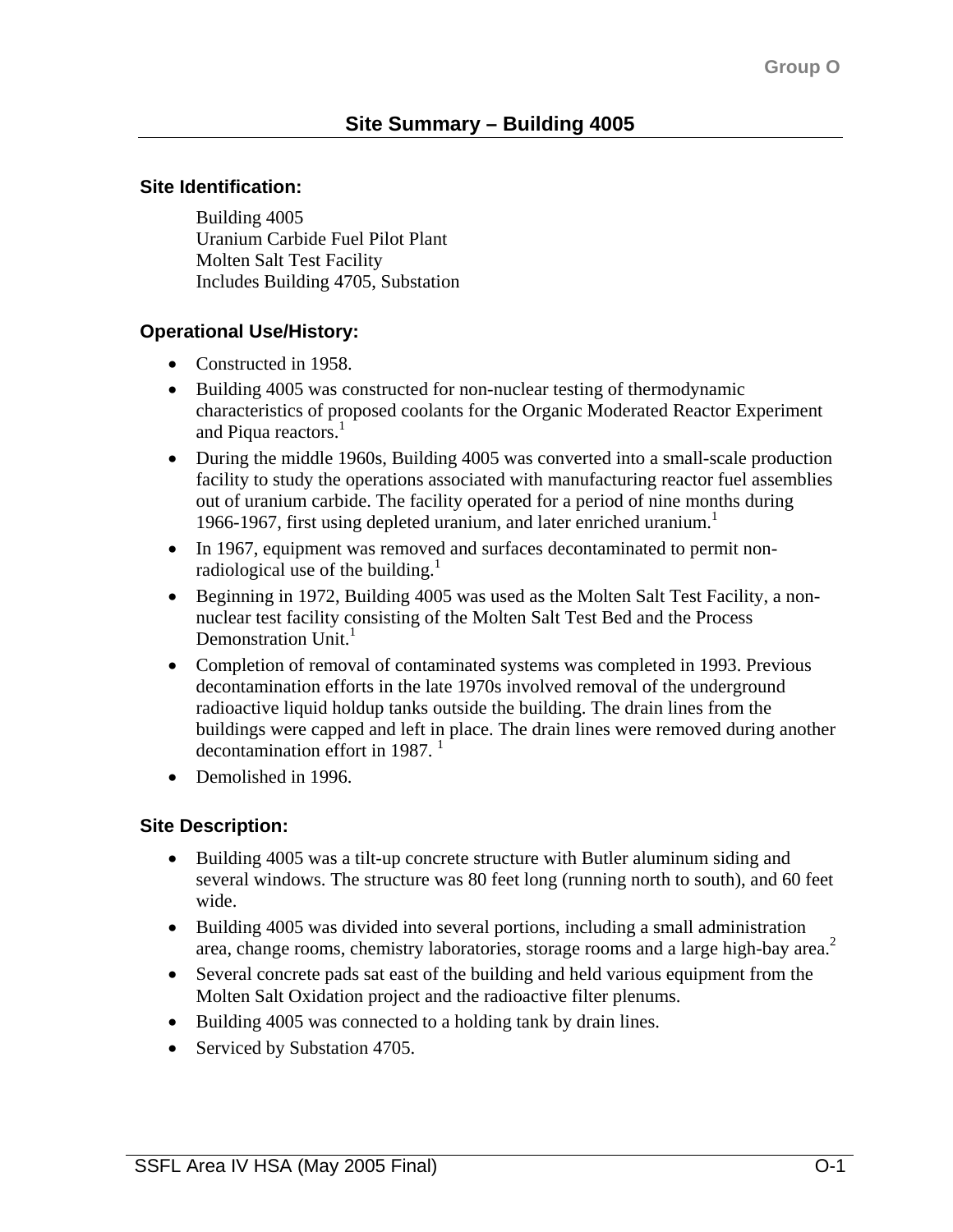# **Relevant Site Information:**

- Radioactive material in the form of depleted and enriched uranium was managed at this facility.<sup>2</sup> Accordingly, the contaminant of concern for Building 4005 is uranium.
- During operation as the Uranium Carbide Fuel Pilot Plant, considerable difficulties were experienced with the air exhaust system scrubbers and filters, including a fire in 1967. Radiological contamination was restricted to the exhaust ducts. $<sup>2</sup>$ </sup>
- There have been several incidents associated with Building 4005 that could have resulted in a release to the environment:
	- o In January 30, 1967, a uranium fire occurred in a retention tank of a vacuum system. Tank ducting was burned through, allowing a release of contaminated smoke to the building. No release outside the building was thought to have occurred (A0606).
	- o On August 8, 1991, contaminated oil dripped from a radioactive exhaust duct, contaminating a concrete pad. The total activity for the spill was approximately 4 nCi, and all contamination was successfully cleaned up (A0215).
- Building 4005 was connected to a sanitary leach field by drain lines that extended from various laboratories and work areas in the building to two underground holding tanks. The leach field was disconnected and abandoned in 1960-61, when the Santa Susana Field Laboratory (SSFL) sewer treatment plant was constructed. It is not likely that the leach field, septic tanks and drain lines were impacted by radiological constituents because work involving regulated radiological materials did not begin until 1966. $3$  The drain lines and tanks were removed in 2001 at the same time the septic tanks were removed. Sampling of soil under drain lines, leach fields and septic tanks did not detect any contamination.

# **Radiological Surveys:**

- Rocketdyne performed a characterization survey in 1987 to confirm that residual contamination remained in ventilation systems and drain lines.<sup>4</sup>
	- o The survey showed that several areas were contaminated at levels above Department of Energy (DOE) release limits: room 113, room 110E, four remaining radioactive exhaust ducts and both radioactive exhaust filter plenums.
		- Maximum beta levels: 107,954 dpm/100 $\text{cm}^2$  for the rooms (Acceptable limit is  $1,000$  dpm/ $100 \text{cm}^2$ ).
		- Maximum alpha levels: 2,467 dpm/100 $\text{cm}^2$  (Acceptable limit 1000  $dpm/100cm^2$ ).
		- Maximum beta levels: 6,302 dpm/100cm<sup>2</sup> in the exhaust ducts (Acceptable limit  $1000 \text{ dpm}/100 \text{cm}^2$ ).
		- No other residual contamination was present.
- Rocketdyne performed a final survey in September 1993.<sup>2,5</sup>
	- o Derived concentration guideline levels (DCGLs) for soil were as follows:
		- $\blacksquare$  U-234 < 23.17 pCi/g (total).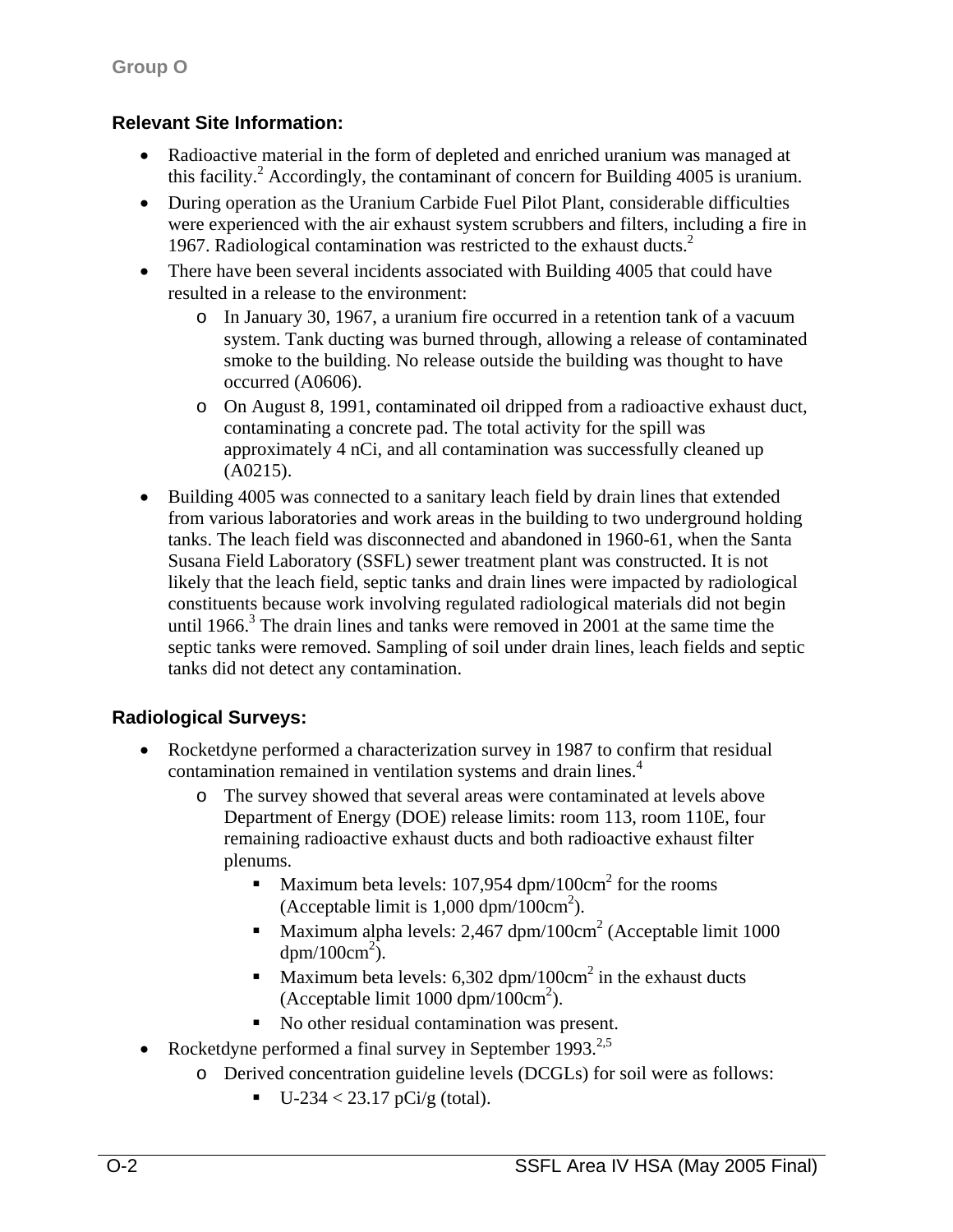- $U-235 < 5.54$  pCi/g (total).
- $\blacksquare$  U-238 < 24.55 pCi/g (total).
- o The survey found that Building 4005 and adjacent yards were acceptably free of contamination and recommended that the facility be released for unrestricted use.
- Oak Ridge Institute for Science and Education (ORISE) and the California Department of Health Services (DHS) performed verification surveys in 1994.<sup>6</sup>

### **Status:**

- DHS released Building 4005 and the surrounding soil for unrestricted use in March 1995.<sup>7</sup>
- Building 4005 was demolished in 1996.

# **References:**

- 1- Rockwell International Document, 005-AN-0002, "Decontamination and Decommissioning (D&D) of the Uranium Carbide Pilot Fuel Facility – Building T005," September 28, 1993.
- 2- Rocketdyne Report, 005-ZR-0001, "Final Radiological Survey of Building 005," September 21, 1993.
- 3- Rocketdyne, Internal letter, "Sanitary Leachfield at T005," from R.J. Tuttle, October 29, 1987.
- 4- ETEC Document, GEN-ZR-0003, "Radiological Survey of Building T005," November 16, 1987.
- 5- Rocketdyne Report, 005-SP-0001, "Building 005 Final Survey Procedure," December 9, 1992.
- 6- ORISE Report, 94/K-14, "Verification Survey of Buildings 005, 023, and 064, Santa Susana Field Laboratory, Rockwell International, Ventura County, California," October 1994.
- 7- DHS/RHB, Untitled letter, from Ben Kapel (DHS/RHB) to Phil Rutherford. April 5, 1995.
- 8- Historical Site Photographs from Boeing Database.
- 9- SSFL Area IV, ETEC Industrial Planning Maps, 1962-1992.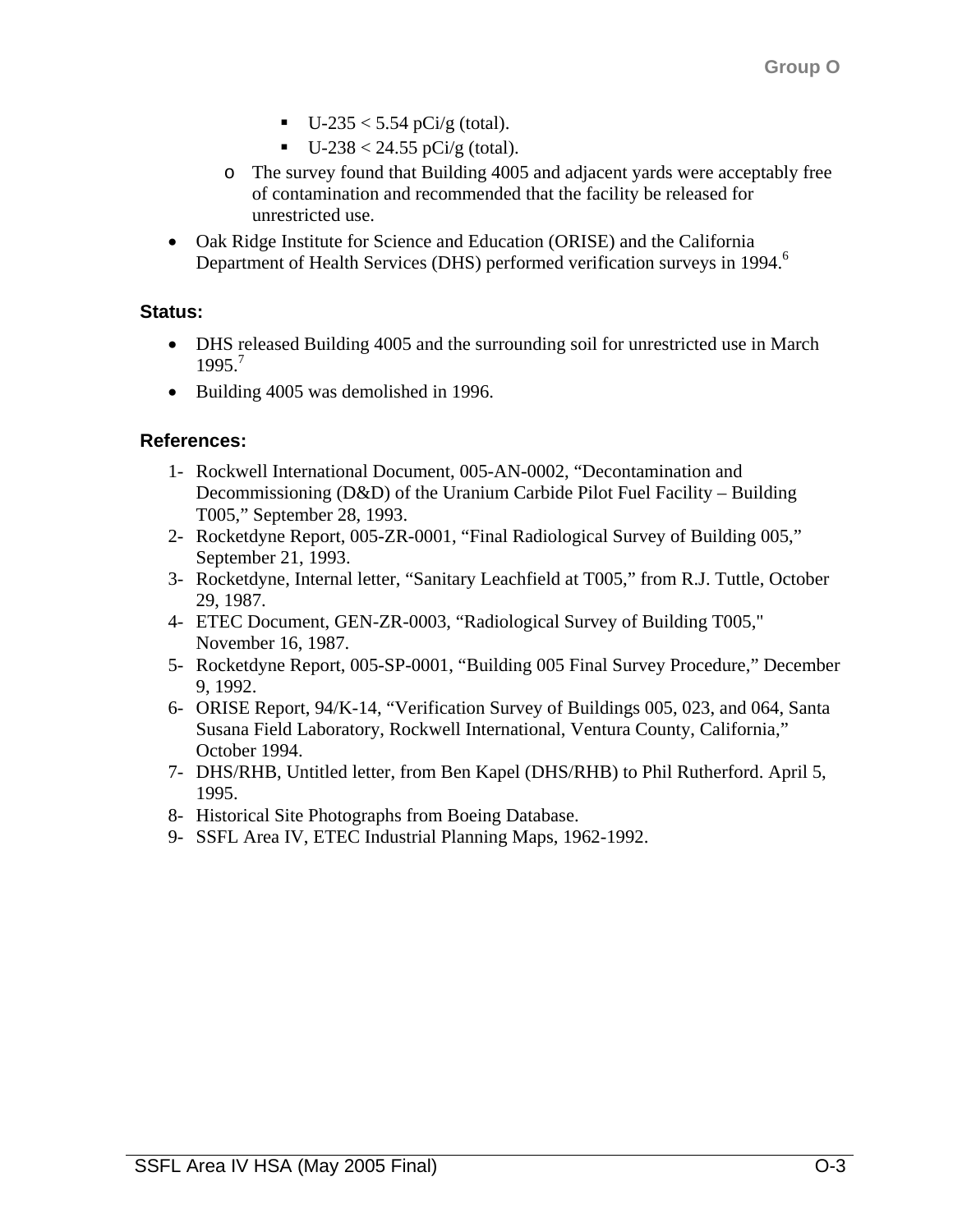**Photograph – Building 4005**